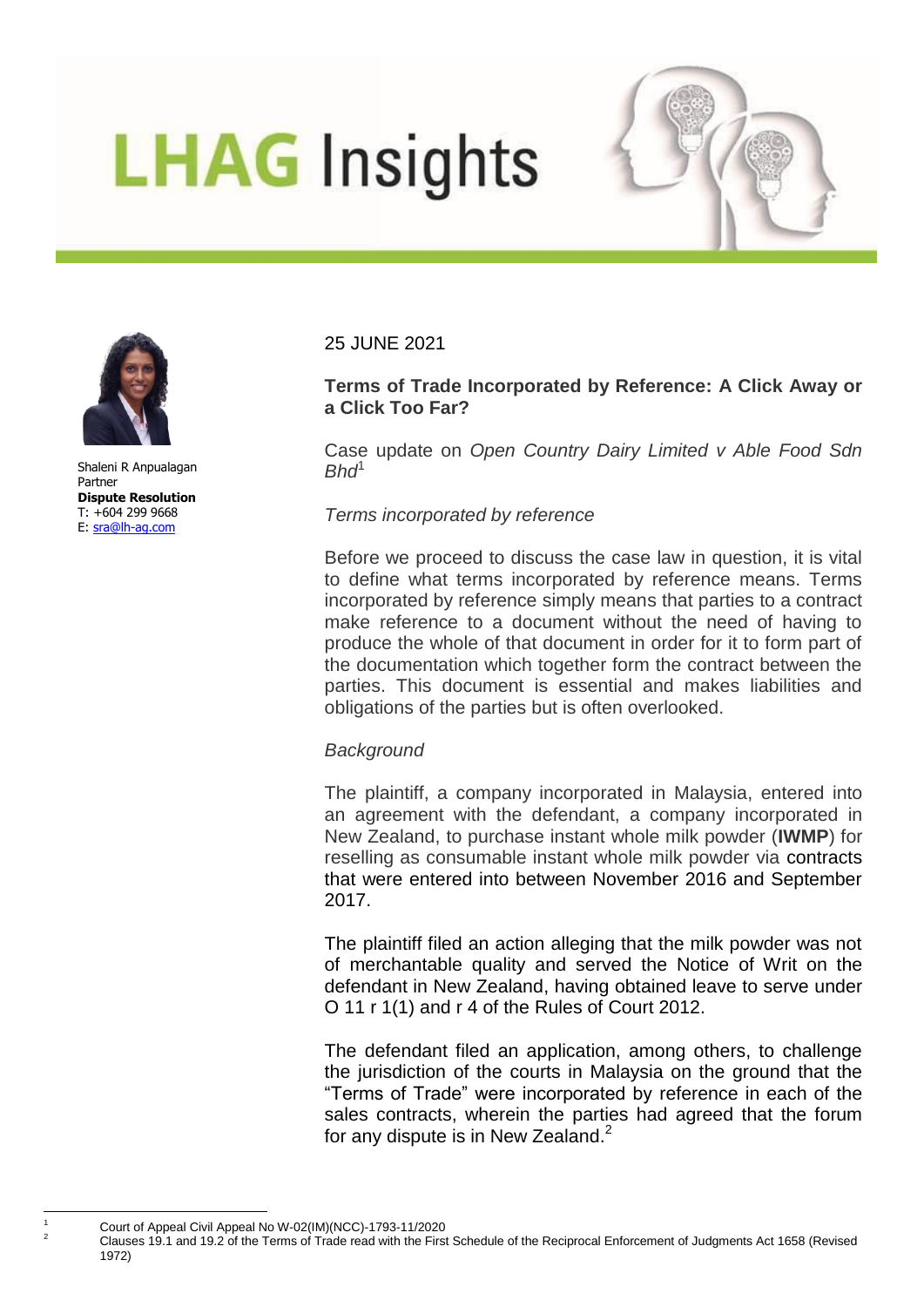#### *First instance*

On 9 November 2020, the High Court dismissed Enclosure  $19<sup>3</sup>$ and held that the Malaysian court has jurisdiction $4$  as the dispute is most closely connected to it and is the most appropriate forum to hear the dispute as to meet the ends of justice.

With regard to the defendant's contention that the foreign jurisdiction formed part of the contract between the parties as per the Terms of Trade, the High Court held that there was no consensus on the Terms of Trade as the "modified" terms were not attached to the sales contract and therefore, not applicable. The defendant then lodged an appeal to the Court of Appeal.

### *Before the Court of Appeal*

The main consideration by the Court of Appeal was ultimately whether the parties had entered into the contracts for the sale/purchase of the IWMP on the basis of the Terms of Trade which was incorporated by reference.

In doing so, the court considered the established principles for terms incorporated by reference to be validly incorporated which are as follows:

- (i) For a term to be incorporated into a contract, notice of that term must be given either before or at the time when the contract was formed.<sup>5</sup>
- (ii) The representation as to terms to be incorporated should be found in a document that one would expect to find terms to be printed thereon.<sup>6</sup>
- (iii) If a party signed a contractual document, then it is automatically considered to be binding, even if the party had not read the terms.<sup>7</sup>
- (iv) For clauses to be considered incorporated, reasonable steps must be taken by the party who inserted the term to bring it to the attention of the other party.<sup>8</sup>

Applying the principles above and dismissing the respondent's arguments, the Court of Appeal allowed the appeal and made the following findings:

- (i) The Terms of Trade are found in the web link and they formed part of the contracts for the purchase of IWMP. The Terms of Trade are binding upon the parties.
- (ii) Notice of the Terms of Trade referred in the sales

 $\overline{a}$ 

<sup>3</sup> *Able Food Sdn Bhd v. Open Country Dairy Ltd* [2021] 4 CLJ 614; [2021] 2 AMR 246; [2020] AMEJ 1879; [2021] 9 MLJ 723 (HC)

Section 23(1)(a) and (c) of the Courts of Judicature Act 1964 and paragraphs (F) and/or (G) under O 11 r 1(1) of the Rules of Court 2012 <sup>5</sup> *Olley v Marlborough Court Hotel* [1949] 1 KB 532 CA

<sup>6</sup> *Chapelton v Barry Urban District Council* [1940] 1 KB 532 CA

<sup>7</sup> *L'Estrange v F Graucob Ltd* [1934] 2 KB 394

<sup>8</sup> *Parker v South Eastern Railway Company* [1877] 2 CPD 416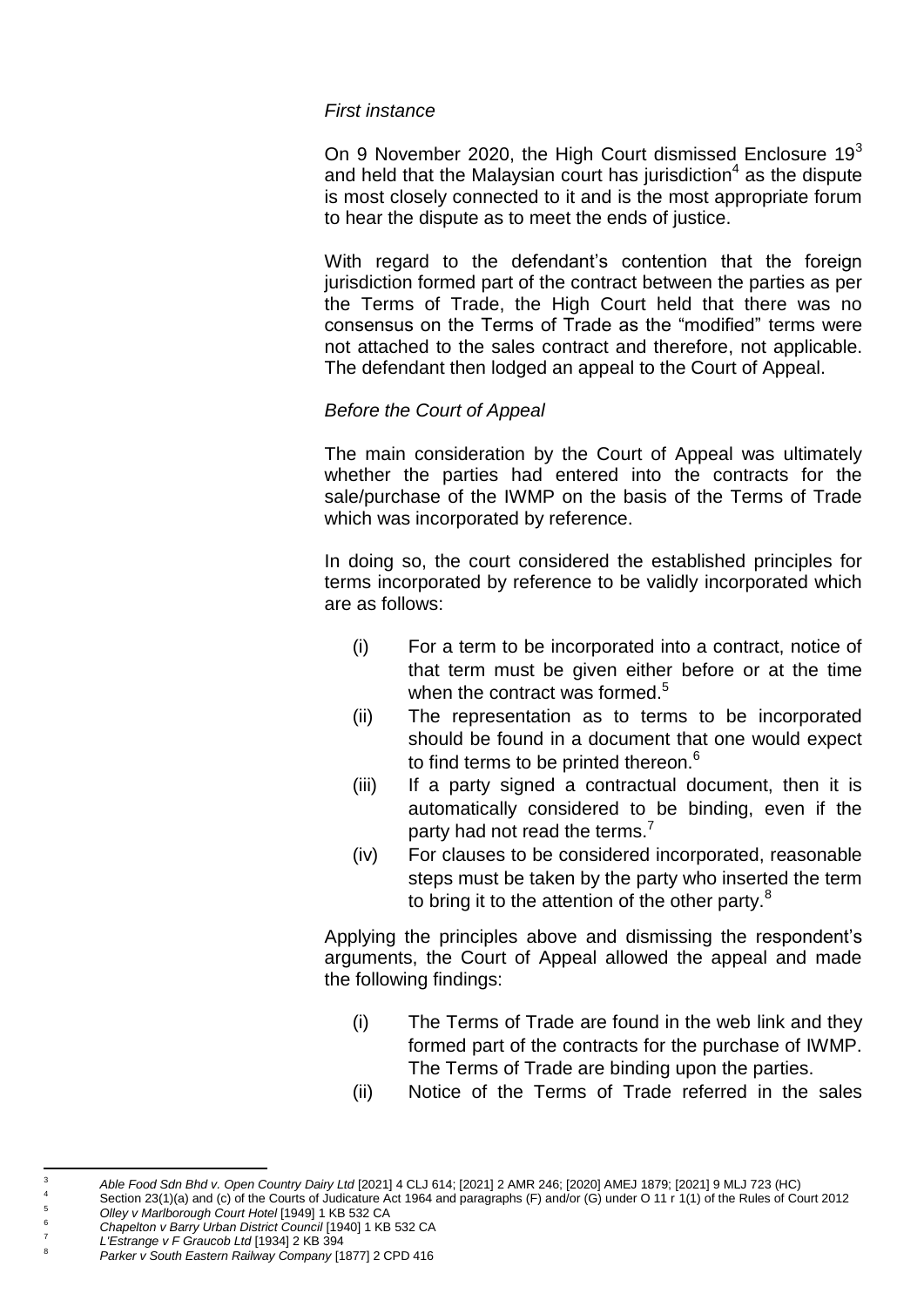contracts was given at the time when the contract was formed.

- (iii) Clause 19.2 of the Terms of Trade dealt with the express choice of jurisdiction being the courts of New Zealand. The Malaysian court is obliged to give effect to this clause since there are no exceptional circumstances to justify the contrary.<sup>9</sup>
- (iv) Terms of Trade which were duly incorporated by reference, will apply, regardless of whether the respondent had accessed them via the web link provided.<sup>10</sup>
- (v) The appellant was under no duty or obligation to furnish the respondent with a copy of the Terms of Trade as the Terms of Trade were, as the appellant put it, just a "click away". The burden was on the respondent to look up the Terms of Trade via the web link.
- (vi) The endorsement with the word "modified" did not appear in the final sales contract dated 8 September 2017.
- (vii) There was no ambiguity whatsoever as to where the Terms of Trade were located.
- (viii) The appellant had taken reasonable steps to bring the Terms of Trade to the respondent's attention and incorporating it in the sales contracts.

The Court of Appeal did not accept the reasoning of the High Court that there was no consensus on the Terms of Trade as the "modified" terms were not attached to the sales contract and therefore were not applicable.

## *Watch out!*

 $\overline{a}$ 

It is essential that the party who is receiving the contractual document read not only the terms and conditions appearing in the contractual document that are provided, but also the terms and conditions which appear in the extrinsic document which are incorporated by reference. Based on the earlier Court of Appeal case of *Ajwa*<sup>11</sup> and this case, it is clear that terms of trade, which is duly incorporated by reference, will apply, regardless of whether the party who accepts the contract had accessed them. Therefore, before signing the contract, be sure to understand all the terms incorporated by reference.

It is also good practice for the maker of the agreement to prepare a checklist for incorporation based on the established principles discussed above. When the maker is intending to incorporate by reference the wording used must be absolutely clear that the